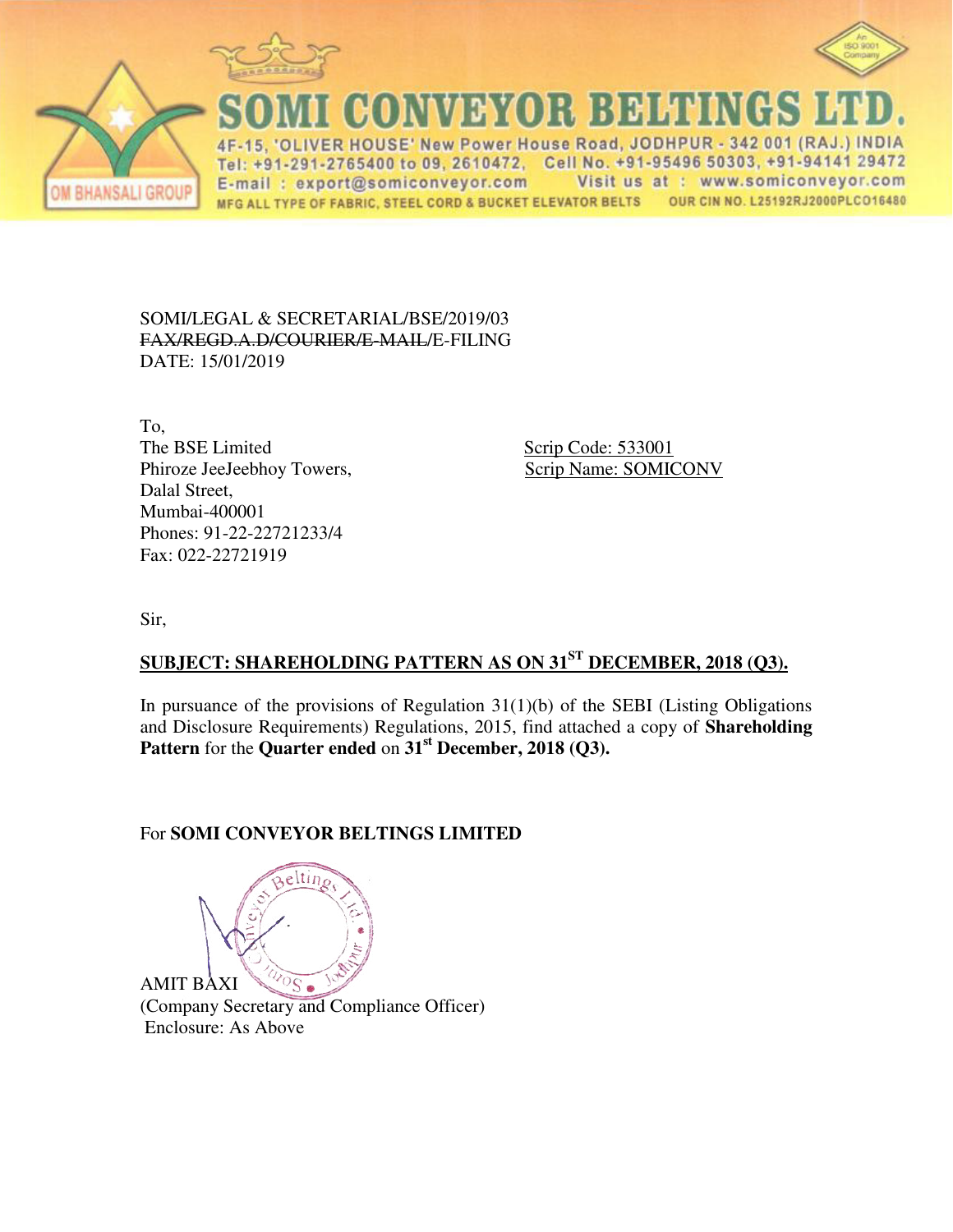| <b>General information about company</b>                                                   |                            |  |  |  |  |  |  |  |
|--------------------------------------------------------------------------------------------|----------------------------|--|--|--|--|--|--|--|
| Scrip code                                                                                 | 533001                     |  |  |  |  |  |  |  |
| NSE Symbol                                                                                 | <b>SOMICONVEY</b>          |  |  |  |  |  |  |  |
| <b>MSEI</b> Symbol                                                                         | <b>NOTLISTED</b>           |  |  |  |  |  |  |  |
| <b>ISIN</b>                                                                                | INE323J01019               |  |  |  |  |  |  |  |
| Name of the company                                                                        | SOMI CONVEYOR BELTINGS LTD |  |  |  |  |  |  |  |
| Whether company is SME                                                                     | N <sub>0</sub>             |  |  |  |  |  |  |  |
| Class of Security                                                                          | <b>Equity Shares</b>       |  |  |  |  |  |  |  |
| Type of report                                                                             | Ouarterly                  |  |  |  |  |  |  |  |
| Quarter Ended / Half year ended/Date of Report (For Prelisting / Allotment)                | 31-12-2018                 |  |  |  |  |  |  |  |
| Date of allotment / extinguishment (in case Capital Restructuring selected) / Listing Date |                            |  |  |  |  |  |  |  |
| Shareholding pattern filed under                                                           | Regulation $31(1)(b)$      |  |  |  |  |  |  |  |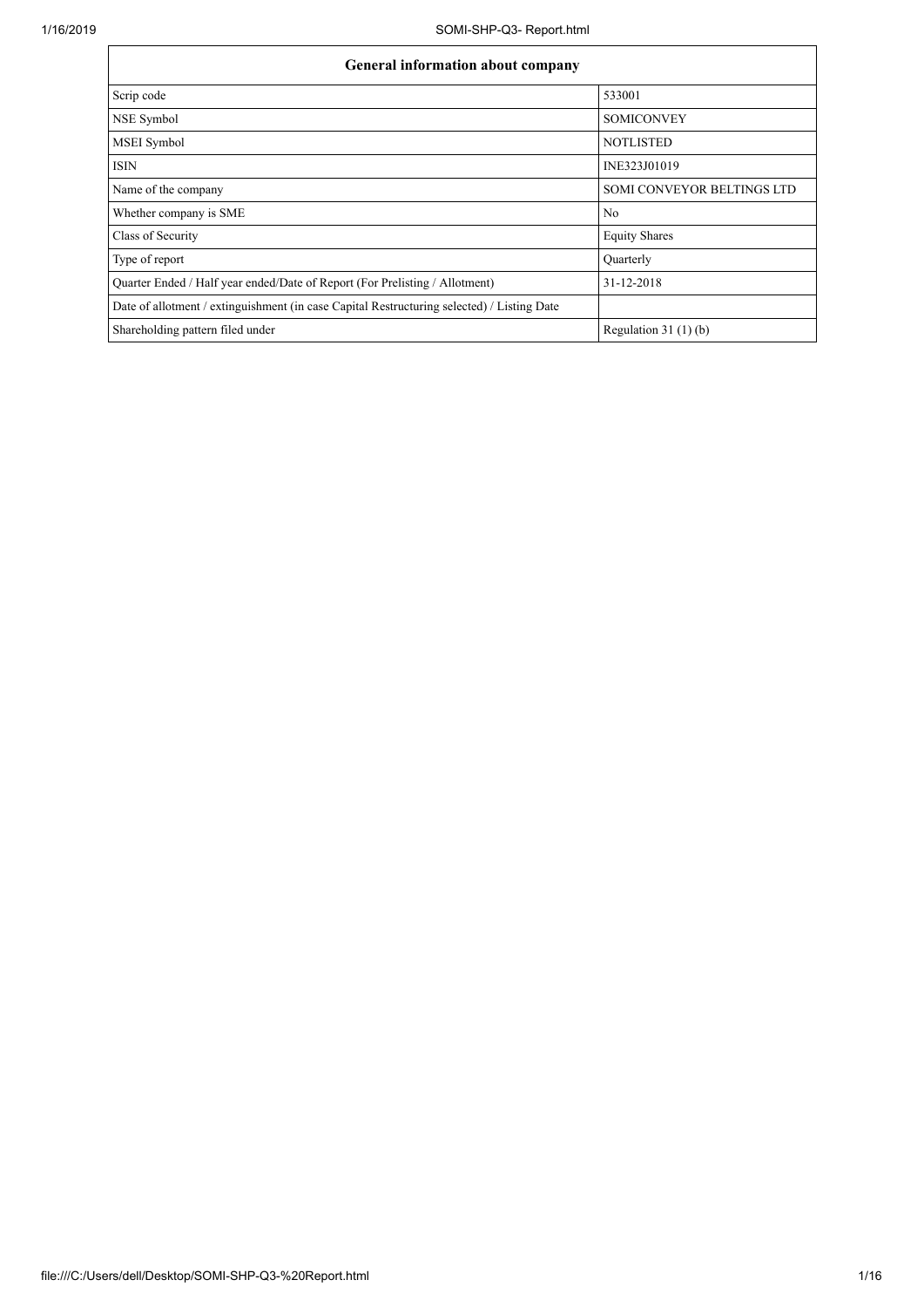$\overline{1}$ 

|                | <b>Declaration</b>                                                                        |                |                                |                       |                             |  |  |  |  |  |
|----------------|-------------------------------------------------------------------------------------------|----------------|--------------------------------|-----------------------|-----------------------------|--|--|--|--|--|
| Sr.<br>No.     | Particular                                                                                | Yes/No         | Promoter and<br>Promoter Group | Public<br>shareholder | Non Promoter-<br>Non Public |  |  |  |  |  |
| $\mathbf{1}$   | Whether the Listed Entity has issued any partly paid up shares?                           | No             | No                             | N <sub>0</sub>        | No                          |  |  |  |  |  |
| $\overline{2}$ | Whether the Listed Entity has issued any Convertible Securities<br>റ                      | N <sub>o</sub> | No                             | N <sub>0</sub>        | No                          |  |  |  |  |  |
| $\overline{3}$ | Whether the Listed Entity has issued any Warrants?                                        | No.            | N <sub>0</sub>                 | No                    | N <sub>o</sub>              |  |  |  |  |  |
| $\overline{4}$ | Whether the Listed Entity has any shares against which<br>depository receipts are issued? | N <sub>o</sub> | No                             | N <sub>0</sub>        | No                          |  |  |  |  |  |
| $\overline{5}$ | Whether the Listed Entity has any shares in locked-in?                                    | N <sub>o</sub> | No                             | N <sub>0</sub>        | N <sub>o</sub>              |  |  |  |  |  |
| 6              | Whether any shares held by promoters are pledge or otherwise<br>encumbered?               | N <sub>o</sub> | No                             |                       |                             |  |  |  |  |  |
| 7              | Whether company has equity shares with differential voting<br>rights?                     | N <sub>0</sub> | No                             | N <sub>0</sub>        | No                          |  |  |  |  |  |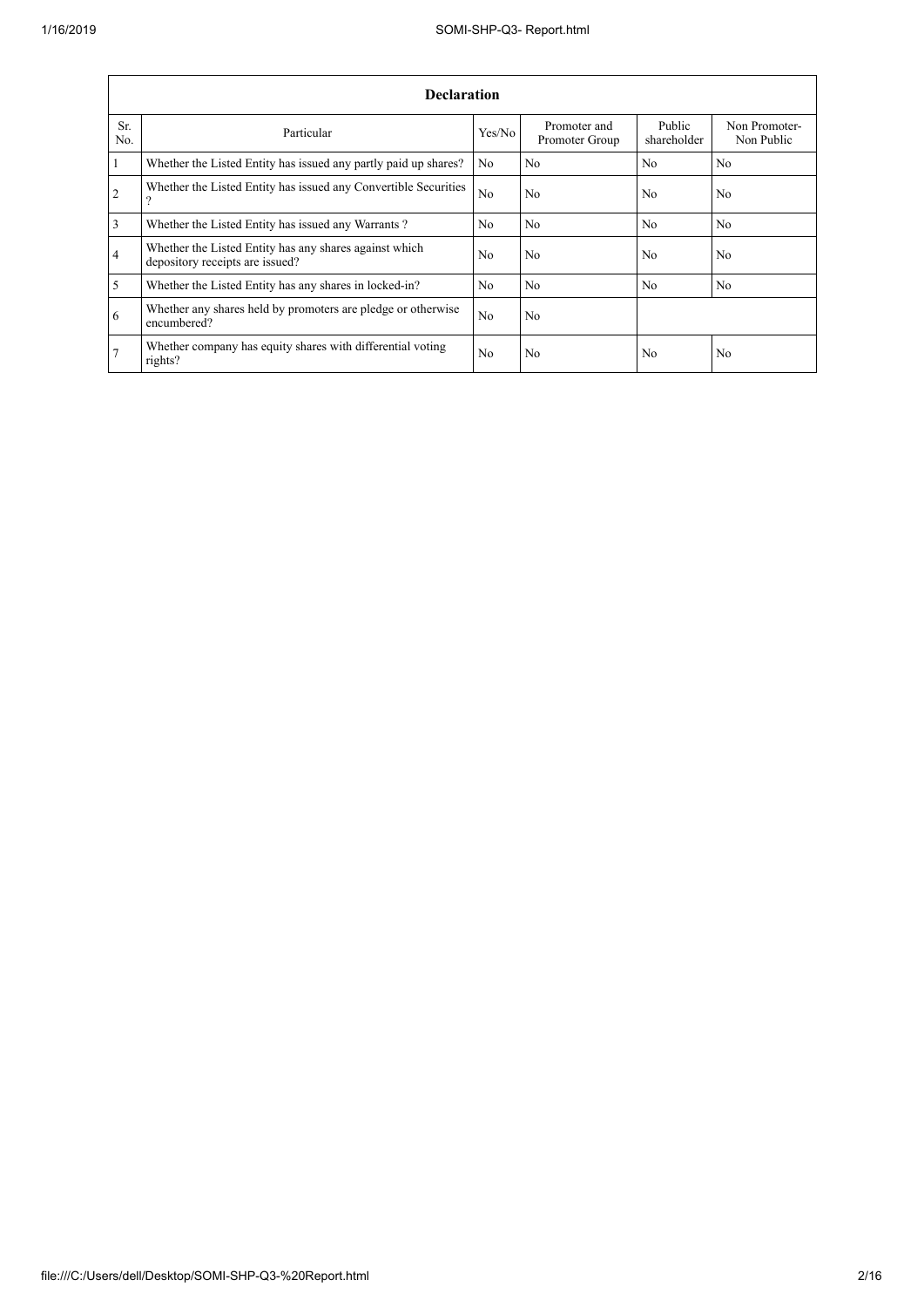| <b>Table I - Summary Statement holding of specified securities</b> |                                           |                |                                                            |                             |                                                                  |                              |                                                                                                                      |                                                                  |               |          |                                   |
|--------------------------------------------------------------------|-------------------------------------------|----------------|------------------------------------------------------------|-----------------------------|------------------------------------------------------------------|------------------------------|----------------------------------------------------------------------------------------------------------------------|------------------------------------------------------------------|---------------|----------|-----------------------------------|
|                                                                    | Category                                  | Nos. Of        | No. of<br>fully paid<br>up equity<br>shares<br>held $(IV)$ | No. Of<br>Partly<br>paid-up | No. Of<br>shares<br>underlying<br>Depository<br>Receipts<br>(VI) | Total nos.<br>shares         | Shareholding as a<br>% of total no. of<br>shares (calculated<br>as per SCRR,<br>1957) (VIII) As a<br>% of $(A+B+C2)$ | Number of Voting Rights held in each<br>class of securities (IX) |               |          |                                   |
| Category<br>$($ $\Gamma$                                           | of<br>shareholder                         | shareholders   |                                                            | equity                      |                                                                  | held (VII)                   |                                                                                                                      | No of Voting (XIV) Rights                                        |               |          | Total as a<br>$%$ of<br>$(A+B+C)$ |
|                                                                    | (II)                                      | (III)          |                                                            | shares<br>held<br>(V)       |                                                                  | $= (IV) +$<br>$(V)$ + $(VI)$ |                                                                                                                      | Class eg:<br>X                                                   | Class<br>eg:y | Total    |                                   |
| (A)                                                                | Promoter<br>$\&$<br>Promoter<br>Group     | $\overline{7}$ | 6955787                                                    |                             |                                                                  | 6955787                      | 59.05                                                                                                                | 6955787                                                          |               | 6955787  | 59.05                             |
| (B)                                                                | Public                                    | 3922           | 4823869                                                    |                             |                                                                  | 4823869                      | 40.95                                                                                                                | 4823869                                                          |               | 4823869  | 40.95                             |
| (C)                                                                | Non<br>Promoter-<br>Non Public            |                |                                                            |                             |                                                                  |                              |                                                                                                                      |                                                                  |               |          |                                   |
| (C1)                                                               | <b>Shares</b><br>underlying<br><b>DRs</b> |                |                                                            |                             |                                                                  |                              |                                                                                                                      |                                                                  |               |          |                                   |
| (C2)                                                               | Shares held<br>by<br>Employee<br>Trusts   |                |                                                            |                             |                                                                  |                              |                                                                                                                      |                                                                  |               |          |                                   |
|                                                                    | Total                                     | 3929           | 11779656                                                   |                             |                                                                  | 11779656                     | 100                                                                                                                  | 11779656                                                         |               | 11779656 | 100                               |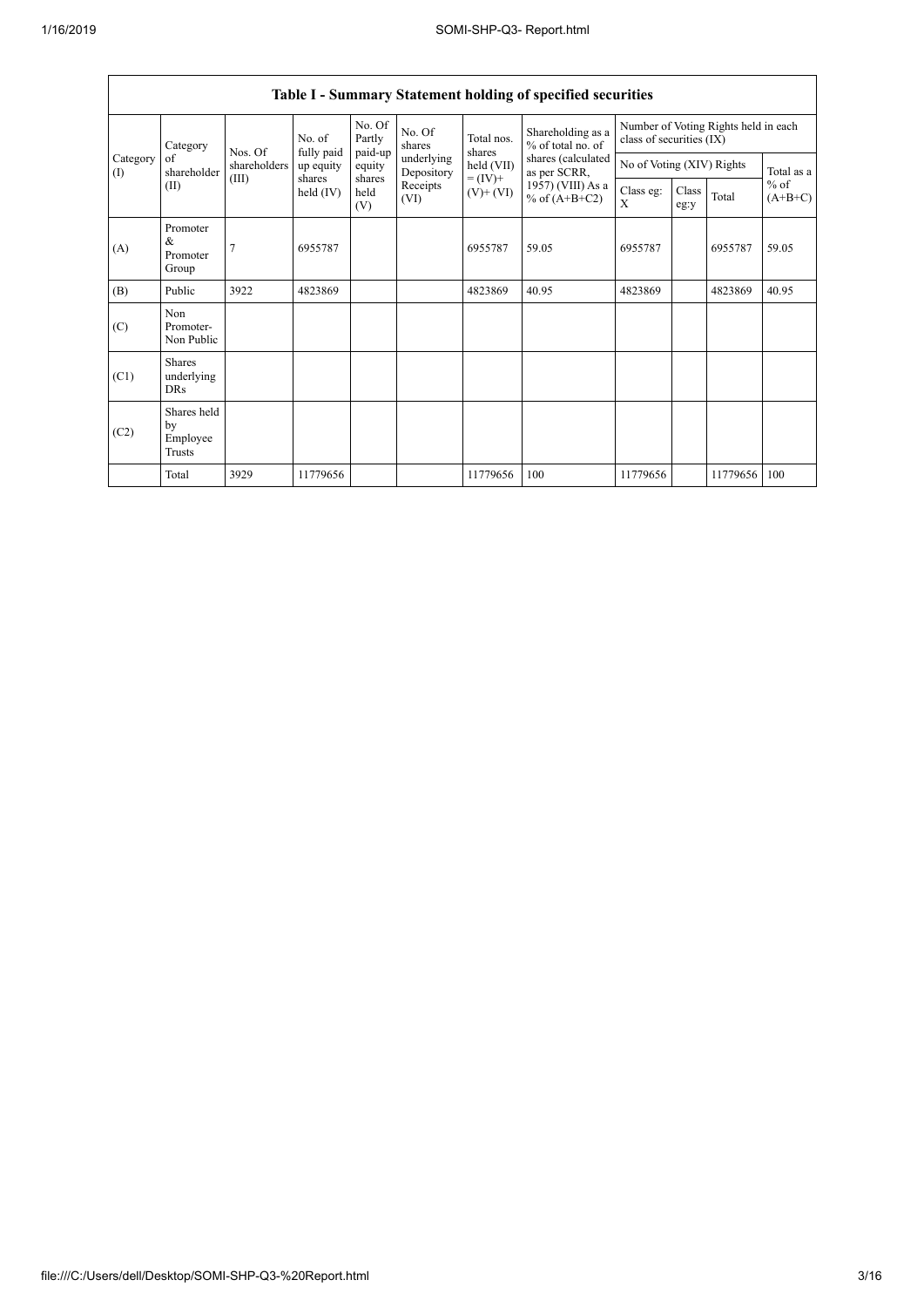| Table I - Summary Statement holding of specified securities |                                                |                                                                                   |                                    |                                                                                                               |                                                                                                                                                                                  |                                        |                                                  |                                                                               |                                                         |                                         |
|-------------------------------------------------------------|------------------------------------------------|-----------------------------------------------------------------------------------|------------------------------------|---------------------------------------------------------------------------------------------------------------|----------------------------------------------------------------------------------------------------------------------------------------------------------------------------------|----------------------------------------|--------------------------------------------------|-------------------------------------------------------------------------------|---------------------------------------------------------|-----------------------------------------|
| Category<br>(1)                                             | Category<br>of<br>shareholder<br>(II)          | No. Of<br>Shares<br>Underlying<br>Outstanding<br>convertible<br>securities<br>(X) | No. of<br>Shares<br>Underlying     | No. Of Shares<br>Underlying<br>Outstanding<br>convertible<br>securities and<br>No. Of<br>Warrants (Xi)<br>(a) | Shareholding, as a %<br>assuming full<br>conversion of<br>convertible securities (<br>as a percentage of<br>diluted share capital)<br>$(XI) = (VII)+(X) As a %$<br>of $(A+B+C2)$ | Number of<br>Locked in<br>shares (XII) |                                                  | Number of<br><b>Shares</b><br>pledged or<br>otherwise<br>encumbered<br>(XIII) |                                                         | Number of<br>equity shares              |
|                                                             |                                                |                                                                                   | Outstanding<br>Warrants<br>$(X_i)$ |                                                                                                               |                                                                                                                                                                                  | No.<br>(a)                             | As a<br>$%$ of<br>total<br>Shares<br>held<br>(b) | N <sub>0</sub><br>(a)                                                         | As a<br>$%$ of<br>total<br><b>Shares</b><br>held<br>(b) | held in<br>dematerialized<br>form (XIV) |
| (A)                                                         | Promoter<br>$\&$<br>Promoter<br>Group          |                                                                                   |                                    |                                                                                                               | 59.05                                                                                                                                                                            |                                        |                                                  |                                                                               |                                                         | 6955787                                 |
| (B)                                                         | Public                                         |                                                                                   |                                    |                                                                                                               | 40.95                                                                                                                                                                            |                                        |                                                  |                                                                               |                                                         | 4001859                                 |
| (C)                                                         | Non<br>Promoter-<br>Non Public                 |                                                                                   |                                    |                                                                                                               |                                                                                                                                                                                  |                                        |                                                  |                                                                               |                                                         |                                         |
| (C1)                                                        | <b>Shares</b><br>underlying<br><b>DRs</b>      |                                                                                   |                                    |                                                                                                               |                                                                                                                                                                                  |                                        |                                                  |                                                                               |                                                         |                                         |
| (C2)                                                        | Shares held<br>by<br>Employee<br><b>Trusts</b> |                                                                                   |                                    |                                                                                                               |                                                                                                                                                                                  |                                        |                                                  |                                                                               |                                                         |                                         |
|                                                             | Total                                          |                                                                                   |                                    |                                                                                                               | 100                                                                                                                                                                              |                                        |                                                  |                                                                               |                                                         | 10957646                                |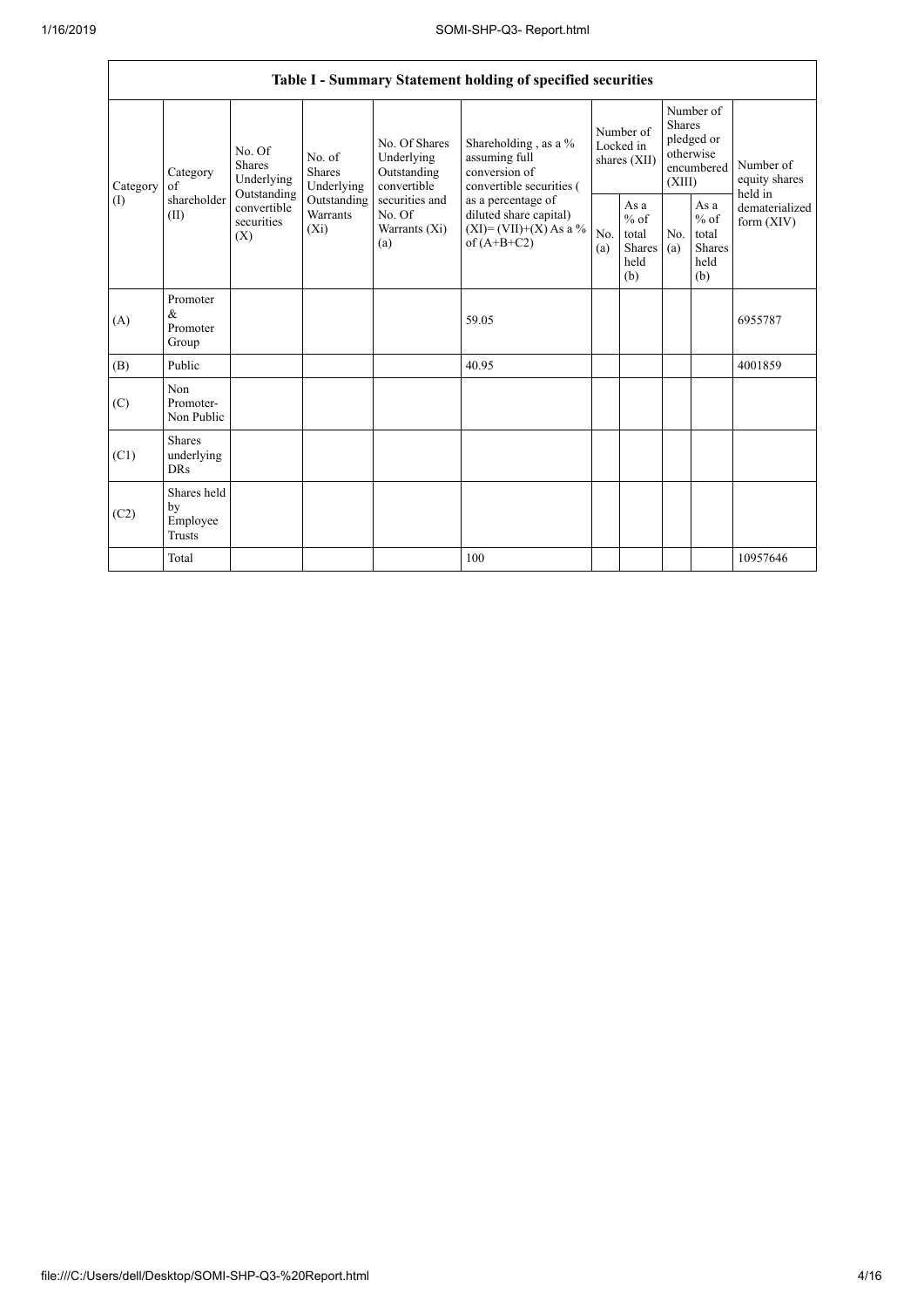$\mathsf{r}$ 

| Table II - Statement showing shareholding pattern of the Promoter and Promoter Group           |                                                                                                                     |                                                                              |                                   |                                 |                                    |                             |                                                      |                           |               |                                      |                                 |  |
|------------------------------------------------------------------------------------------------|---------------------------------------------------------------------------------------------------------------------|------------------------------------------------------------------------------|-----------------------------------|---------------------------------|------------------------------------|-----------------------------|------------------------------------------------------|---------------------------|---------------|--------------------------------------|---------------------------------|--|
|                                                                                                |                                                                                                                     |                                                                              |                                   | No.<br>Of                       | No. Of                             | Total nos.                  | Shareholding<br>as a % of                            | class of securities (IX)  |               | Number of Voting Rights held in each |                                 |  |
| Sr.                                                                                            | Category &<br>Name of the                                                                                           | Nos. Of<br>shareholders                                                      | No. of<br>fully paid<br>up equity | Partly<br>paid-<br>up           | shares<br>underlying<br>Depository | shares<br>held<br>$(VII) =$ | total no. of<br>shares<br>(calculated as             | No of Voting (XIV) Rights |               |                                      | Total<br>as a %                 |  |
|                                                                                                | Shareholders (I)                                                                                                    | (III)                                                                        | shares<br>held $(IV)$             | equity<br>shares<br>held<br>(V) | Receipts<br>(VI)                   | $(IV)$ +<br>$(V)+(VI)$      | per SCRR.<br>1957) (VIII)<br>As a % of<br>$(A+B+C2)$ | Class eg:<br>X            | Class<br>eg:y | Total                                | of<br>Total<br>Voting<br>rights |  |
| A                                                                                              | Table II - Statement showing shareholding pattern of the Promoter and Promoter Group                                |                                                                              |                                   |                                 |                                    |                             |                                                      |                           |               |                                      |                                 |  |
| (1)                                                                                            | Indian                                                                                                              |                                                                              |                                   |                                 |                                    |                             |                                                      |                           |               |                                      |                                 |  |
| (a)                                                                                            | Individuals/Hindu<br>undivided Family                                                                               | $\overline{\mathcal{I}}$                                                     | 6955787                           |                                 |                                    | 6955787                     | 59.05                                                | 6955787                   |               | 6955787                              | 59.05                           |  |
| Sub-Total<br>(A)(1)                                                                            |                                                                                                                     | $\tau$                                                                       | 6955787                           |                                 |                                    | 6955787                     | 59.05                                                | 6955787                   |               | 6955787                              | 59.05                           |  |
| (2)                                                                                            | Foreign                                                                                                             |                                                                              |                                   |                                 |                                    |                             |                                                      |                           |               |                                      |                                 |  |
| Total<br>Shareholding<br>of Promoter<br>and<br>Promoter<br>Group $(A)=$<br>$(A)(1)+(A)$<br>(2) |                                                                                                                     | $\tau$                                                                       | 6955787                           |                                 |                                    | 6955787                     | 59.05                                                | 6955787                   |               | 6955787                              | 59.05                           |  |
| $\, {\bf B}$                                                                                   |                                                                                                                     | Table III - Statement showing shareholding pattern of the Public shareholder |                                   |                                 |                                    |                             |                                                      |                           |               |                                      |                                 |  |
| (1)                                                                                            | Institutions                                                                                                        |                                                                              |                                   |                                 |                                    |                             |                                                      |                           |               |                                      |                                 |  |
| (3)                                                                                            | Non-institutions                                                                                                    |                                                                              |                                   |                                 |                                    |                             |                                                      |                           |               |                                      |                                 |  |
| (a(i))                                                                                         | Individuals -<br>i.Individual<br>shareholders<br>holding nominal<br>share capital up<br>to Rs. 2 lakhs.             | 3615                                                                         | 1929453                           |                                 |                                    | 1929453                     | 16.38                                                | 1929453                   |               | 1929453                              | 16.38                           |  |
| (a(ii))                                                                                        | Individuals - ii.<br>Individual<br>shareholders<br>holding nominal<br>share capital in<br>excess of Rs. 2<br>lakhs. | $\overline{4}$                                                               | 432702                            |                                 |                                    | 432702                      | 3.67                                                 | 432702                    |               | 432702                               | 3.67                            |  |
| (b)                                                                                            | NBFCs registered<br>with RBI                                                                                        | $\mathbf{1}$                                                                 | 55262                             |                                 |                                    | 55262                       | 0.47                                                 | 55262                     |               | 55262                                | 0.47                            |  |
| (e)                                                                                            | Any Other<br>(specify)                                                                                              | 302                                                                          | 2406452                           |                                 |                                    | 2406452                     | 20.43                                                | 2406452                   |               | 2406452                              | 20.43                           |  |
| Sub-Total<br>(B)(3)                                                                            |                                                                                                                     | 3922                                                                         | 4823869                           |                                 |                                    | 4823869                     | 40.95                                                | 4823869                   |               | 4823869                              | 40.95                           |  |
| <b>Total Public</b><br>Shareholding<br>$(B)=(B)(1)+$<br>$(B)(2)+(B)$<br>(3)                    |                                                                                                                     | 3922                                                                         | 4823869                           |                                 |                                    | 4823869                     | 40.95                                                | 4823869                   |               | 4823869                              | 40.95                           |  |
| $\mathbf C$                                                                                    | Table IV - Statement showing shareholding pattern of the Non Promoter- Non Public shareholder                       |                                                                              |                                   |                                 |                                    |                             |                                                      |                           |               |                                      |                                 |  |
| Total (<br>$A+B+C2$ )                                                                          |                                                                                                                     | 3929                                                                         | 11779656                          |                                 |                                    | 11779656                    | 100                                                  | 11779656                  |               | 11779656                             | 100                             |  |
| Total<br>$(A+B+C)$                                                                             |                                                                                                                     | 3929                                                                         | 11779656                          |                                 |                                    | 11779656                    | 100                                                  | 11779656                  |               | 11779656 100                         |                                 |  |

 $\overline{\phantom{a}}$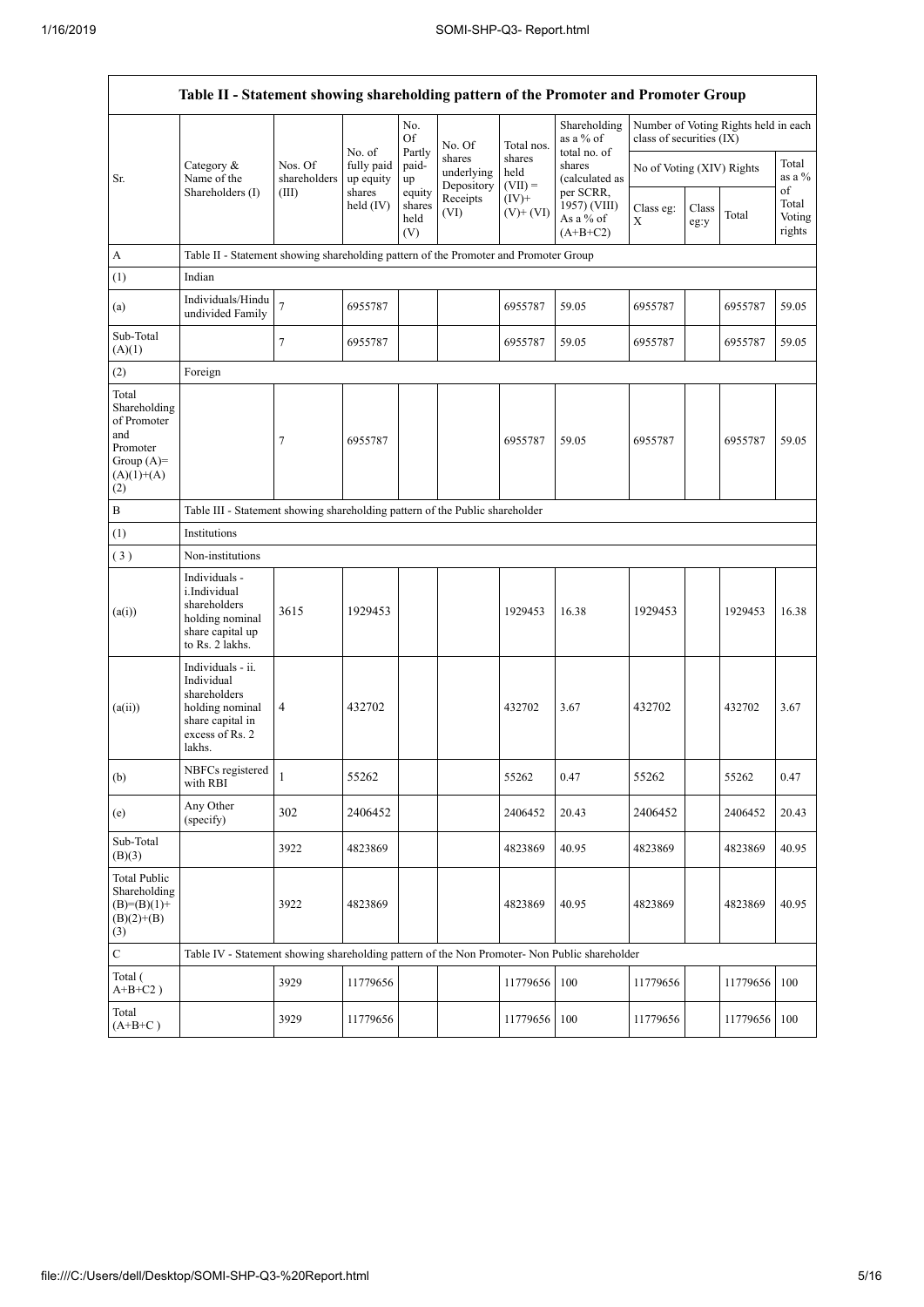| Table II - Statement showing shareholding pattern of the Promoter and Promoter Group    |                                                                                          |                                                                                       |                                                                                                           |                                                                                               |                                        |                                                  |                                                                               |                                                         |                                       |  |  |
|-----------------------------------------------------------------------------------------|------------------------------------------------------------------------------------------|---------------------------------------------------------------------------------------|-----------------------------------------------------------------------------------------------------------|-----------------------------------------------------------------------------------------------|----------------------------------------|--------------------------------------------------|-------------------------------------------------------------------------------|---------------------------------------------------------|---------------------------------------|--|--|
| Sr.                                                                                     | No. Of<br><b>Shares</b><br>Underlying<br>Outstanding<br>convertible<br>securities<br>(X) | No. of<br><b>Shares</b><br>Underlying<br>Outstanding<br>Warrants<br>(X <sub>i</sub> ) | No. Of Shares<br>Underlying<br>Outstanding<br>convertible<br>securities and<br>No. Of Warrants<br>(Xi)(a) | Shareholding, as a %<br>assuming full conversion of<br>convertible securities (as a           | Number of<br>Locked in<br>shares (XII) |                                                  | Number of<br><b>Shares</b><br>pledged or<br>otherwise<br>encumbered<br>(XIII) |                                                         | Number of<br>equity shares<br>held in |  |  |
|                                                                                         |                                                                                          |                                                                                       |                                                                                                           | percentage of diluted share<br>capital) $(XI) = (VII)+(X) As$<br>a % of $(A+B+C2)$            |                                        | As a<br>$%$ of<br>total<br>Shares<br>held<br>(b) | No.<br>(a)                                                                    | As a<br>$%$ of<br>total<br><b>Shares</b><br>held<br>(b) | dematerialized<br>form (XIV)          |  |  |
| A                                                                                       |                                                                                          |                                                                                       |                                                                                                           | Table II - Statement showing shareholding pattern of the Promoter and Promoter Group          |                                        |                                                  |                                                                               |                                                         |                                       |  |  |
| (1)                                                                                     | Indian                                                                                   |                                                                                       |                                                                                                           |                                                                                               |                                        |                                                  |                                                                               |                                                         |                                       |  |  |
| (a)                                                                                     |                                                                                          |                                                                                       |                                                                                                           | 59.05                                                                                         |                                        |                                                  |                                                                               |                                                         | 6955787                               |  |  |
| Sub-Total (A)<br>(1)                                                                    |                                                                                          |                                                                                       |                                                                                                           | 59.05                                                                                         |                                        |                                                  |                                                                               |                                                         | 6955787                               |  |  |
| (2)                                                                                     | Foreign                                                                                  |                                                                                       |                                                                                                           |                                                                                               |                                        |                                                  |                                                                               |                                                         |                                       |  |  |
| Total<br>Shareholding<br>of Promoter<br>and Promoter<br>Group $(A)=$<br>$(A)(1)+(A)(2)$ |                                                                                          |                                                                                       |                                                                                                           | 59.05                                                                                         |                                        |                                                  |                                                                               |                                                         | 6955787                               |  |  |
| B                                                                                       |                                                                                          |                                                                                       |                                                                                                           | Table III - Statement showing shareholding pattern of the Public shareholder                  |                                        |                                                  |                                                                               |                                                         |                                       |  |  |
| (1)                                                                                     | Institutions                                                                             |                                                                                       |                                                                                                           |                                                                                               |                                        |                                                  |                                                                               |                                                         |                                       |  |  |
| (3)                                                                                     | Non-institutions                                                                         |                                                                                       |                                                                                                           |                                                                                               |                                        |                                                  |                                                                               |                                                         |                                       |  |  |
| (a(i))                                                                                  |                                                                                          |                                                                                       |                                                                                                           | 16.38                                                                                         |                                        |                                                  |                                                                               |                                                         | 1929443                               |  |  |
| (a(ii))                                                                                 |                                                                                          |                                                                                       |                                                                                                           | 3.67                                                                                          |                                        |                                                  |                                                                               |                                                         | 432702                                |  |  |
| (b)                                                                                     |                                                                                          |                                                                                       |                                                                                                           | 0.47                                                                                          |                                        |                                                  |                                                                               |                                                         | 55262                                 |  |  |
| (e)                                                                                     |                                                                                          |                                                                                       |                                                                                                           | 20.43                                                                                         |                                        |                                                  |                                                                               |                                                         | 1584452                               |  |  |
| Sub-Total (B)<br>(3)                                                                    |                                                                                          |                                                                                       |                                                                                                           | 40.95                                                                                         |                                        |                                                  |                                                                               |                                                         | 4001859                               |  |  |
| <b>Total Public</b><br>Shareholding<br>$(B)=(B)(1)+$<br>$(B)(2)+(B)(3)$                 |                                                                                          |                                                                                       |                                                                                                           | 40.95                                                                                         |                                        |                                                  |                                                                               |                                                         | 4001859                               |  |  |
| $\mathbf C$                                                                             |                                                                                          |                                                                                       |                                                                                                           | Table IV - Statement showing shareholding pattern of the Non Promoter- Non Public shareholder |                                        |                                                  |                                                                               |                                                         |                                       |  |  |
| Total (<br>$A+B+C2$ )                                                                   |                                                                                          |                                                                                       |                                                                                                           | 100                                                                                           |                                        |                                                  |                                                                               |                                                         | 10957646                              |  |  |
| Total (A+B+C                                                                            |                                                                                          |                                                                                       |                                                                                                           | 100                                                                                           |                                        |                                                  |                                                                               |                                                         | 10957646                              |  |  |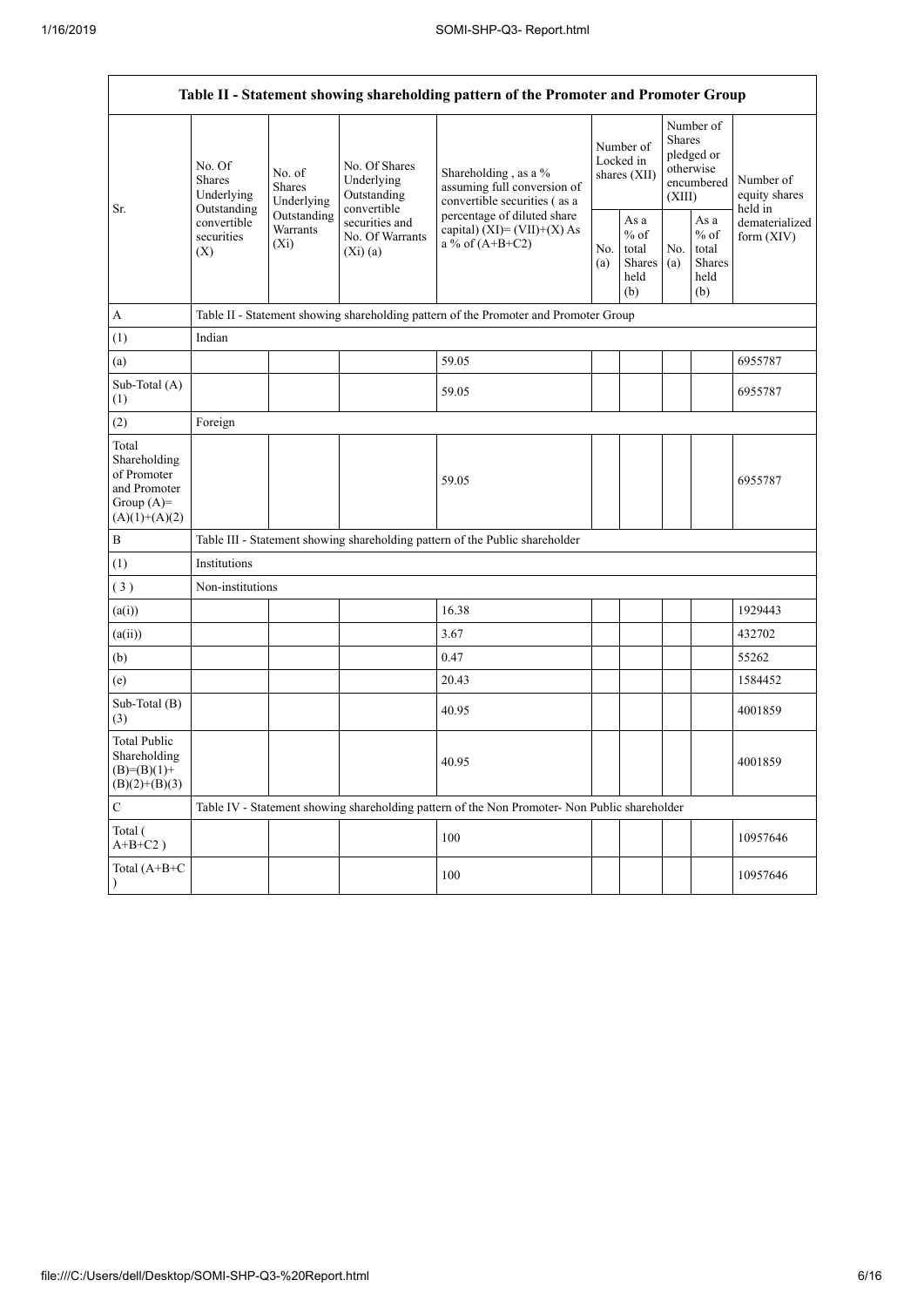| Individuals/Hindu undivided Family                                                                                                                                                       |                                  |                                     |                                             |                                         |                                 |                                 |                                 |  |  |  |
|------------------------------------------------------------------------------------------------------------------------------------------------------------------------------------------|----------------------------------|-------------------------------------|---------------------------------------------|-----------------------------------------|---------------------------------|---------------------------------|---------------------------------|--|--|--|
| Searial No.                                                                                                                                                                              | $\mathbf{1}$                     | $\sqrt{2}$                          | 3                                           | $\overline{4}$                          | 5                               | 6                               | $\tau$                          |  |  |  |
| Name of the<br>Shareholders (I)                                                                                                                                                          | <b>GAURAV</b><br><b>BHANSALI</b> | <b>OM KUMARI</b><br><b>BHANSALI</b> | OM PRAKASH<br><b>BHANSALI</b><br><b>HUF</b> | OM<br><b>PRAKASH</b><br><b>BHANSALI</b> | <b>PRIYA</b><br><b>BHANSALI</b> | <b>RUCHI</b><br><b>BHANSALI</b> | <b>VIMAL</b><br><b>BHANSALI</b> |  |  |  |
| PAN(II)                                                                                                                                                                                  | ADDPB0795R                       | ABFPB0643N                          | AAAHO7932H                                  | AAYPB9950G                              | AGQPB6184Q                      | AIIPB0949H                      | ADDPB0794Q                      |  |  |  |
| No. of fully paid<br>up equity shares<br>held (IV)                                                                                                                                       | 572335                           | 1091221                             | 135000                                      | 4417011                                 | 68691                           | 72689                           | 598840                          |  |  |  |
| No. Of Partly paid-<br>up equity shares<br>held (V)                                                                                                                                      |                                  |                                     |                                             |                                         |                                 |                                 |                                 |  |  |  |
| No. Of shares<br>underlying<br>Depository<br>Receipts (VI)                                                                                                                               |                                  |                                     |                                             |                                         |                                 |                                 |                                 |  |  |  |
| Total nos. shares<br>held $(VII) = (IV) +$<br>$(V)$ + $(VI)$                                                                                                                             | 572335                           | 1091221                             | 135000                                      | 4417011                                 | 68691                           | 72689                           | 598840                          |  |  |  |
| Shareholding as a<br>% of total no. of<br>shares (calculated<br>as per SCRR,<br>1957) (VIII) As a<br>% of $(A+B+C2)$                                                                     | 4.86                             | 9.26                                | 1.15                                        | 37.5                                    | 0.58                            | 0.62                            | 5.08                            |  |  |  |
| Number of Voting Rights held in each class of securities (IX)                                                                                                                            |                                  |                                     |                                             |                                         |                                 |                                 |                                 |  |  |  |
| Class eg:X                                                                                                                                                                               | 572335                           | 1091221                             | 135000                                      | 4417011                                 | 68691                           | 72689                           | 598840                          |  |  |  |
| Class eg:y                                                                                                                                                                               |                                  |                                     |                                             |                                         |                                 |                                 |                                 |  |  |  |
| Total                                                                                                                                                                                    | 572335                           | 1091221                             | 135000                                      | 4417011                                 | 68691                           | 72689                           | 598840                          |  |  |  |
| Total as a % of<br><b>Total Voting rights</b>                                                                                                                                            | 4.86                             | 9.26                                | 1.15                                        | 37.5                                    | 0.58                            | 0.62                            | 5.08                            |  |  |  |
| No. Of Shares<br>Underlying<br>Outstanding<br>convertible<br>securities $(X)$                                                                                                            |                                  |                                     |                                             |                                         |                                 |                                 |                                 |  |  |  |
| No. of Shares<br>Underlying<br>Outstanding<br>Warrants (Xi)                                                                                                                              |                                  |                                     |                                             |                                         |                                 |                                 |                                 |  |  |  |
| No. Of Shares<br>Underlying<br>Outstanding<br>convertible<br>securities and No.<br>Of Warrants (Xi)<br>(a)                                                                               |                                  |                                     |                                             |                                         |                                 |                                 |                                 |  |  |  |
| Shareholding, as a<br>% assuming full<br>conversion of<br>convertible<br>securities (as a<br>percentage of<br>diluted share<br>capital) (XI)=<br>$(VII)+(Xi)(a)$ As a<br>% of $(A+B+C2)$ | 4.86                             | 9.26                                | 1.15                                        | 37.5                                    | 0.58                            | 0.62                            | 5.08                            |  |  |  |
| Number of Locked in shares (XII)                                                                                                                                                         |                                  |                                     |                                             |                                         |                                 |                                 |                                 |  |  |  |
| No. (a)                                                                                                                                                                                  |                                  |                                     |                                             |                                         |                                 |                                 |                                 |  |  |  |
| As a % of total<br>Shares held (b)                                                                                                                                                       |                                  |                                     |                                             |                                         |                                 |                                 |                                 |  |  |  |
| Number of Shares pledged or otherwise encumbered (XIII)                                                                                                                                  |                                  |                                     |                                             |                                         |                                 |                                 |                                 |  |  |  |
| No. (a)                                                                                                                                                                                  |                                  |                                     |                                             |                                         |                                 |                                 |                                 |  |  |  |
| As a % of total<br>Shares held (b)                                                                                                                                                       |                                  |                                     |                                             |                                         |                                 |                                 |                                 |  |  |  |
| Number of equity<br>shares held in<br>dematerialized<br>form (XIV)                                                                                                                       | 572335                           | 1091221                             | 135000                                      | 4417011                                 | 68691                           | 72689                           | 598840                          |  |  |  |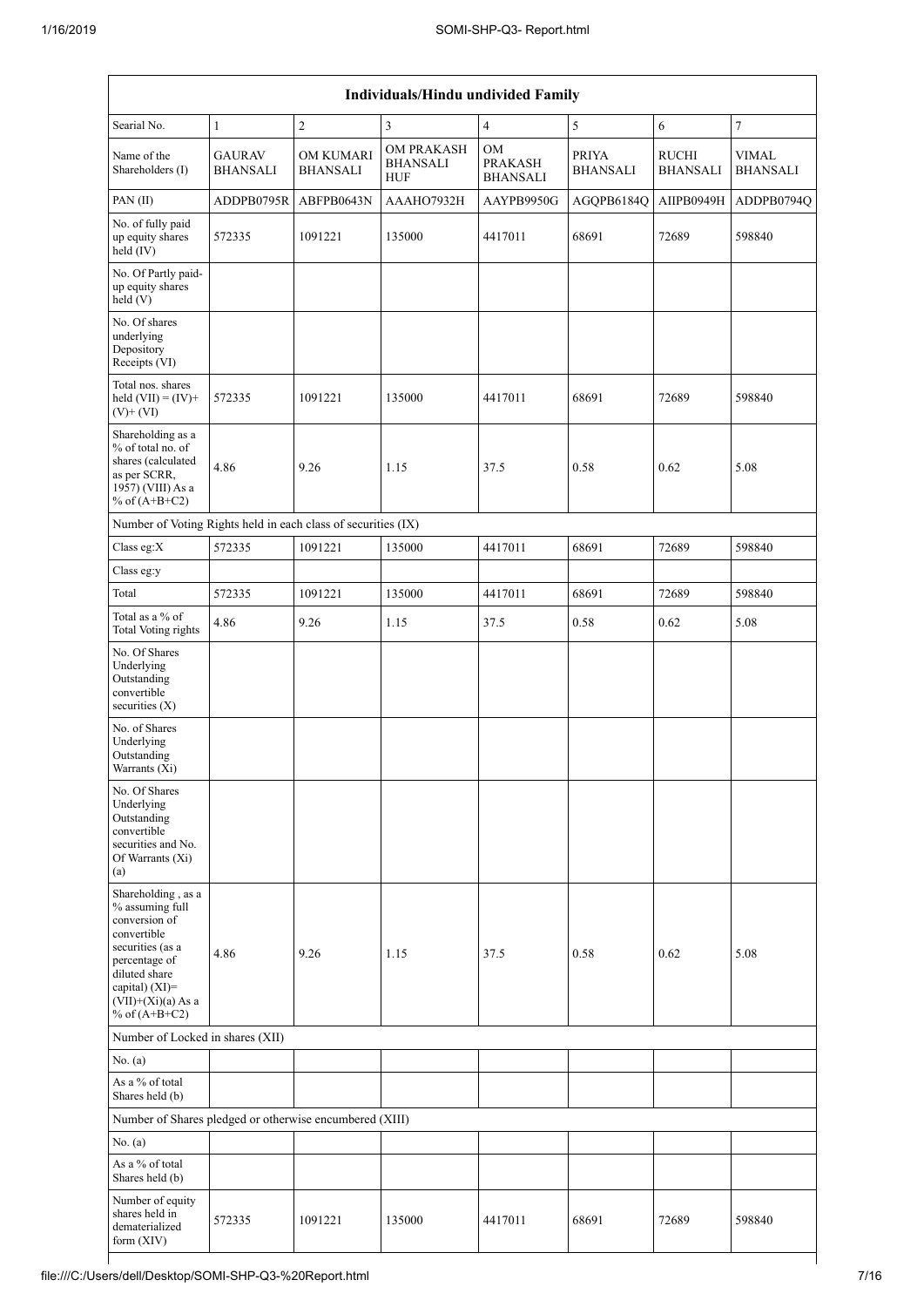| Reason for not providing PAN    |          |          |          |          |          |          |          |  |  |  |
|---------------------------------|----------|----------|----------|----------|----------|----------|----------|--|--|--|
| Reason for not<br>providing PAN |          |          |          |          |          |          |          |  |  |  |
| Shareholder type                | Promoter | Promoter | Promoter | Promoter | Promoter | Promoter | Promoter |  |  |  |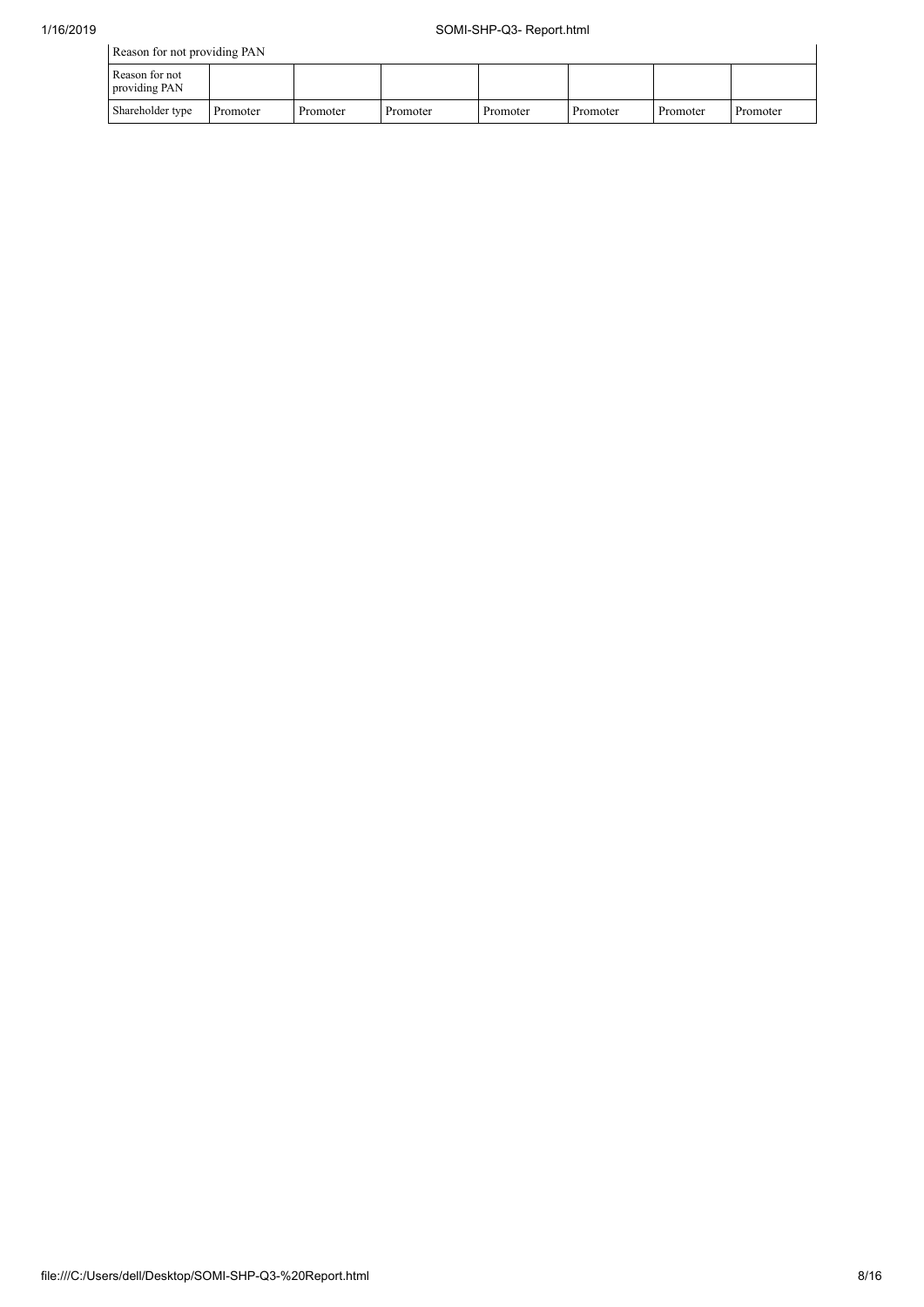| Individuals/Hindu undivided Family                                                                                                                                                       |                                                               |  |  |  |  |  |  |  |
|------------------------------------------------------------------------------------------------------------------------------------------------------------------------------------------|---------------------------------------------------------------|--|--|--|--|--|--|--|
| Searial No.                                                                                                                                                                              |                                                               |  |  |  |  |  |  |  |
| Name of the<br>Shareholders (I)                                                                                                                                                          | Click here to go back                                         |  |  |  |  |  |  |  |
| PAN(II)                                                                                                                                                                                  | Total                                                         |  |  |  |  |  |  |  |
| No. of fully paid<br>up equity shares<br>$\text{held} (IV)$                                                                                                                              | 6955787                                                       |  |  |  |  |  |  |  |
| No. Of Partly paid-<br>up equity shares<br>held (V)                                                                                                                                      |                                                               |  |  |  |  |  |  |  |
| No. Of shares<br>underlying<br>Depository<br>Receipts (VI)                                                                                                                               |                                                               |  |  |  |  |  |  |  |
| Total nos. shares<br>held $(VII) = (IV) +$<br>$(V)$ + $(VI)$                                                                                                                             | 6955787                                                       |  |  |  |  |  |  |  |
| Shareholding as a<br>% of total no. of<br>shares (calculated<br>as per SCRR,<br>1957) (VIII) As a<br>% of $(A+B+C2)$                                                                     | 59.05                                                         |  |  |  |  |  |  |  |
|                                                                                                                                                                                          | Number of Voting Rights held in each class of securities (IX) |  |  |  |  |  |  |  |
| Class eg:X                                                                                                                                                                               | 6955787                                                       |  |  |  |  |  |  |  |
| Class eg:y                                                                                                                                                                               |                                                               |  |  |  |  |  |  |  |
| Total                                                                                                                                                                                    | 6955787                                                       |  |  |  |  |  |  |  |
| Total as a % of<br><b>Total Voting rights</b>                                                                                                                                            | 59.05                                                         |  |  |  |  |  |  |  |
| No. Of Shares<br>Underlying<br>Outstanding<br>convertible<br>securities (X)                                                                                                              |                                                               |  |  |  |  |  |  |  |
| No. of Shares<br>Underlying<br>Outstanding<br>Warrants (Xi)                                                                                                                              |                                                               |  |  |  |  |  |  |  |
| No. Of Shares<br>Underlying<br>Outstanding<br>convertible<br>securities and No.<br>Of Warrants (Xi)<br>(a)                                                                               |                                                               |  |  |  |  |  |  |  |
| Shareholding, as a<br>% assuming full<br>conversion of<br>convertible<br>securities (as a<br>percentage of<br>diluted share<br>capital) (XI)=<br>$(VII)+(Xi)(a)$ As a<br>% of $(A+B+C2)$ | 59.05                                                         |  |  |  |  |  |  |  |
| Number of Locked in shares (XII)                                                                                                                                                         |                                                               |  |  |  |  |  |  |  |
| No. (a)                                                                                                                                                                                  |                                                               |  |  |  |  |  |  |  |
| As a % of total<br>Shares held (b)                                                                                                                                                       |                                                               |  |  |  |  |  |  |  |
|                                                                                                                                                                                          | Number of Shares pledged or otherwise encumbered (XIII)       |  |  |  |  |  |  |  |
| No. (a)                                                                                                                                                                                  |                                                               |  |  |  |  |  |  |  |
| As a % of total<br>Shares held (b)                                                                                                                                                       |                                                               |  |  |  |  |  |  |  |
| Number of equity<br>shares held in<br>dematerialized<br>form (XIV)                                                                                                                       | 6955787                                                       |  |  |  |  |  |  |  |
| Reason for not providing PAN                                                                                                                                                             |                                                               |  |  |  |  |  |  |  |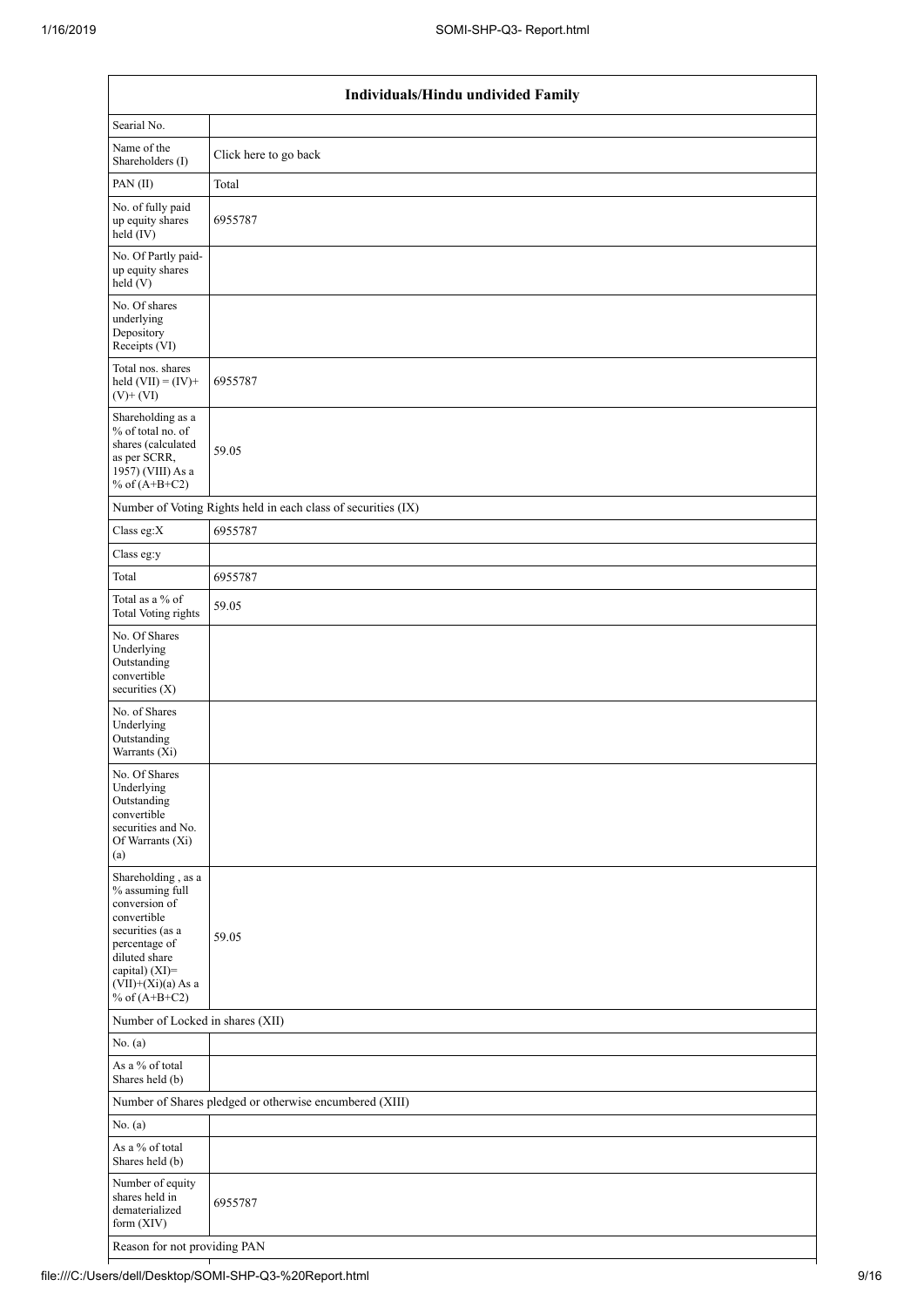| Reason for not<br>providing PAN |  |
|---------------------------------|--|
| Shareholder type                |  |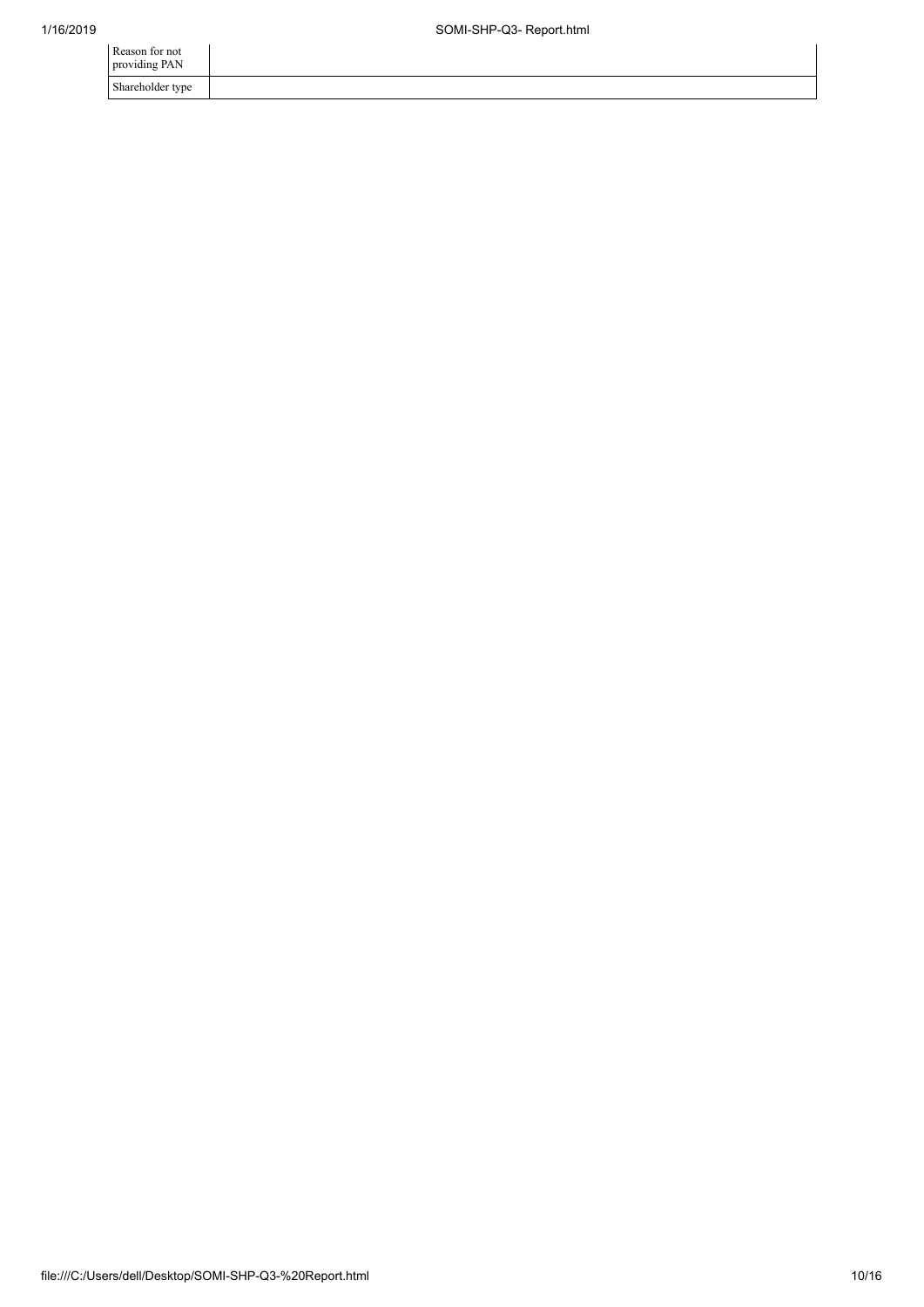$\overline{1}$ 

| Individuals - ii. Individual shareholders holding nominal share capital in excess of Rs. 2 lakhs.                                                                                    |                                                               |                       |  |  |  |  |  |  |  |
|--------------------------------------------------------------------------------------------------------------------------------------------------------------------------------------|---------------------------------------------------------------|-----------------------|--|--|--|--|--|--|--|
| Searial No.                                                                                                                                                                          | $\mathbf{1}$                                                  |                       |  |  |  |  |  |  |  |
| Name of the<br>Shareholders (I)                                                                                                                                                      | RAJENDRAKUMAR S BHIMRAJKA                                     | Click here to go back |  |  |  |  |  |  |  |
| PAN(II)                                                                                                                                                                              | AETPB8730P                                                    | Total                 |  |  |  |  |  |  |  |
| No. of fully paid<br>up equity shares<br>held (IV)                                                                                                                                   | 275000                                                        | 275000                |  |  |  |  |  |  |  |
| No. Of Partly paid-<br>up equity shares<br>held (V)                                                                                                                                  |                                                               |                       |  |  |  |  |  |  |  |
| No. Of shares<br>underlying<br>Depository<br>Receipts (VI)                                                                                                                           |                                                               |                       |  |  |  |  |  |  |  |
| Total nos. shares<br>held $(VII) = (IV) +$<br>$(V)$ + $(VI)$                                                                                                                         | 275000                                                        | 275000                |  |  |  |  |  |  |  |
| Shareholding as a<br>% of total no. of<br>shares (calculated<br>as per SCRR,<br>1957) (VIII) As a<br>% of $(A+B+C2)$                                                                 | 2.33                                                          | 2.33                  |  |  |  |  |  |  |  |
|                                                                                                                                                                                      | Number of Voting Rights held in each class of securities (IX) |                       |  |  |  |  |  |  |  |
| Class eg: X                                                                                                                                                                          | 275000                                                        | 275000                |  |  |  |  |  |  |  |
| Class eg:y                                                                                                                                                                           |                                                               |                       |  |  |  |  |  |  |  |
| Total                                                                                                                                                                                | 275000                                                        | 275000                |  |  |  |  |  |  |  |
| Total as a % of<br><b>Total Voting rights</b>                                                                                                                                        | 2.33                                                          | 2.33                  |  |  |  |  |  |  |  |
| No. Of Shares<br>Underlying<br>Outstanding<br>convertible<br>securities $(X)$                                                                                                        |                                                               |                       |  |  |  |  |  |  |  |
| No. of Shares<br>Underlying<br>Outstanding<br>Warrants (Xi)                                                                                                                          |                                                               |                       |  |  |  |  |  |  |  |
| No. Of Shares<br>Underlying<br>Outstanding<br>convertible<br>securities and No.<br>Of Warrants (Xi)<br>(a)                                                                           |                                                               |                       |  |  |  |  |  |  |  |
| Shareholding, as a<br>% assuming full<br>conversion of<br>convertible<br>securities (as a<br>percentage of<br>diluted share<br>capital) (XI)=<br>$(VII)+(X)$ As a %<br>of $(A+B+C2)$ | 2.33                                                          | 2.33                  |  |  |  |  |  |  |  |
| Number of Locked in shares (XII)                                                                                                                                                     |                                                               |                       |  |  |  |  |  |  |  |
| No. (a)                                                                                                                                                                              |                                                               |                       |  |  |  |  |  |  |  |
| As a % of total<br>Shares held (b)                                                                                                                                                   |                                                               |                       |  |  |  |  |  |  |  |
| Number of equity<br>shares held in<br>dematerialized<br>form $(XIV)$                                                                                                                 | 275000                                                        | 275000                |  |  |  |  |  |  |  |
| Reason for not providing PAN                                                                                                                                                         |                                                               |                       |  |  |  |  |  |  |  |
| Reason for not<br>providing PAN                                                                                                                                                      |                                                               |                       |  |  |  |  |  |  |  |

٦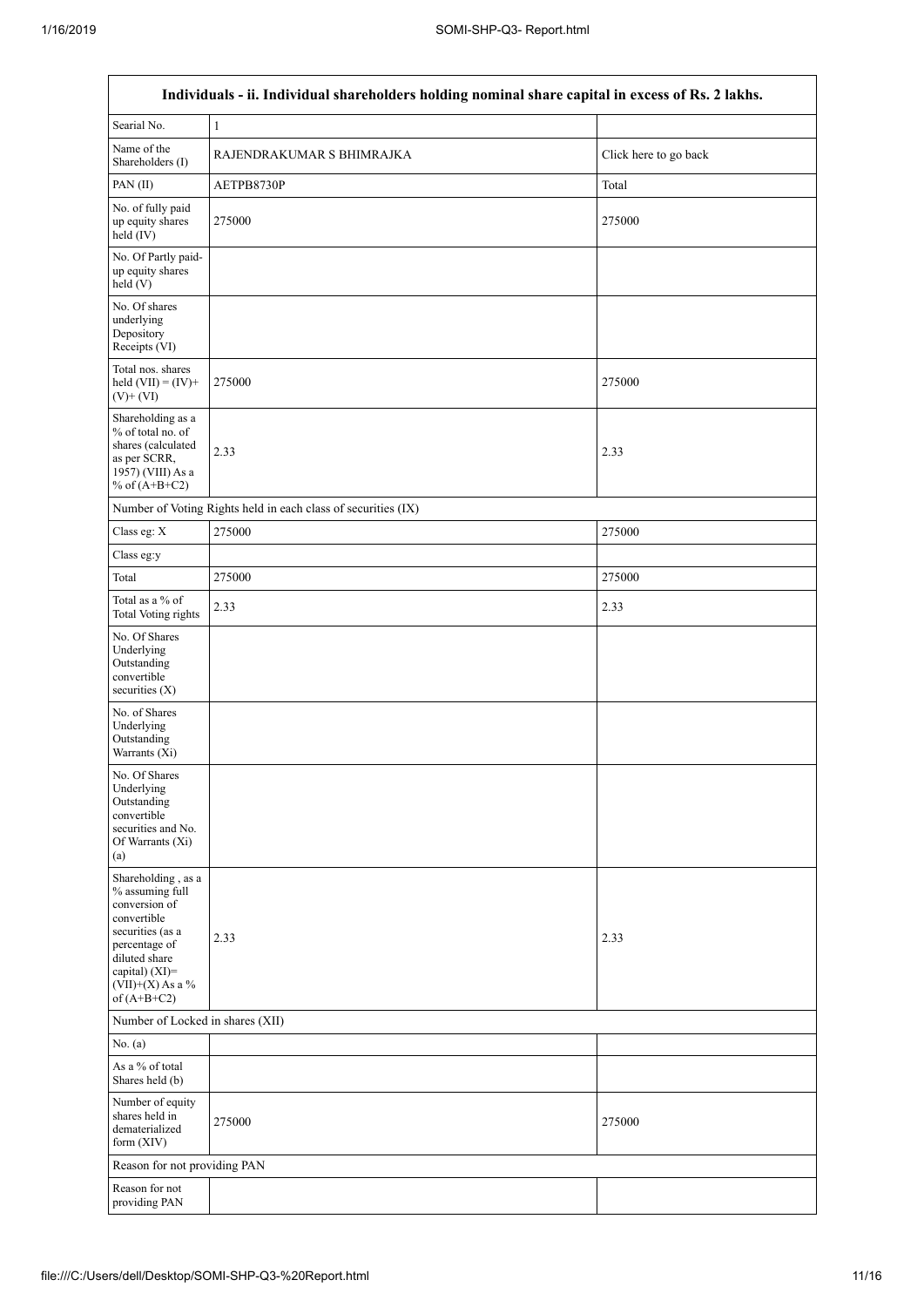| Any Other (specify)                                                                                                                                                                  |                     |                            |                                                              |                                                        |                                                                                 |                                                      |                                                                     |  |  |  |  |
|--------------------------------------------------------------------------------------------------------------------------------------------------------------------------------------|---------------------|----------------------------|--------------------------------------------------------------|--------------------------------------------------------|---------------------------------------------------------------------------------|------------------------------------------------------|---------------------------------------------------------------------|--|--|--|--|
| Searial No.                                                                                                                                                                          | $\mathbf{1}$        | $\sqrt{2}$                 | 3                                                            | 4                                                      | 5                                                                               | 6                                                    | $\boldsymbol{7}$                                                    |  |  |  |  |
| Category                                                                                                                                                                             | Clearing<br>Members | <b>Bodies</b><br>Corporate | <b>Bodies</b><br>Corporate                                   | <b>Bodies</b><br>Corporate                             | <b>Bodies Corporate</b>                                                         | <b>Bodies</b><br>Corporate                           | <b>Bodies</b><br>Corporate                                          |  |  |  |  |
| Category / More<br>than 1 percentage                                                                                                                                                 | Category            | Category                   | More than 1<br>percentage of<br>shareholding                 | More than 1<br>percentage of<br>shareholding           | More than 1<br>percentage of<br>shareholding                                    | More than 1<br>percentage of<br>shareholding         | More than 1<br>percentage of<br>shareholding                        |  |  |  |  |
| Name of the<br>Shareholders (I)                                                                                                                                                      |                     |                            | <b>JOSHNA</b><br><b>TRADING</b><br><b>PRIVATE</b><br>LIMITED | <b>MANISH</b><br>TRADECOM<br><b>PRIVATE</b><br>LIMITED | <b>ROYAL JAISAL</b><br><b>FINANCIAL</b><br><b>CONSULTANTS PVT</b><br><b>LTD</b> | SAJOY<br><b>RUBBERS</b><br><b>PRIVATE</b><br>LIMITED | <b>SINA</b><br><b>CHEMTRADE</b><br><b>PRIVATE</b><br><b>LIMITED</b> |  |  |  |  |
| PAN(II)                                                                                                                                                                              |                     |                            | AABCJ7088F                                                   | AAECM7389P                                             | AAECR2634L                                                                      | AAKCS0552L                                           | AAKCS0554N                                                          |  |  |  |  |
| No. of the<br>Shareholders (I)                                                                                                                                                       | 37                  | 35                         | 1                                                            | 1                                                      | $\mathbf{1}$                                                                    | 1                                                    | $\mathbf{1}$                                                        |  |  |  |  |
| No. of fully paid<br>up equity shares<br>held $(IV)$                                                                                                                                 | 92148               | 2063501                    | 286000                                                       | 301732                                                 | 382553                                                                          | 238000                                               | 298000                                                              |  |  |  |  |
| No. Of Partly paid-<br>up equity shares<br>held (V)                                                                                                                                  |                     |                            |                                                              |                                                        |                                                                                 |                                                      |                                                                     |  |  |  |  |
| No. Of shares<br>underlying<br>Depository<br>Receipts (VI)                                                                                                                           |                     |                            |                                                              |                                                        |                                                                                 |                                                      |                                                                     |  |  |  |  |
| Total nos, shares<br>held $(VII) = (IV) +$<br>$(V)+(VI)$                                                                                                                             | 92148               | 2063501                    | 286000                                                       | 301732                                                 | 382553                                                                          | 238000                                               | 298000                                                              |  |  |  |  |
| Shareholding as a<br>% of total no. of<br>shares (calculated<br>as per SCRR,<br>1957) (VIII) As a<br>% of $(A+B+C2)$                                                                 | 0.78                | 17.52                      | 2.43                                                         | 2.56                                                   | 3.25                                                                            | 2.02                                                 | 2.53                                                                |  |  |  |  |
| Number of Voting Rights held in each class of securities (IX)                                                                                                                        |                     |                            |                                                              |                                                        |                                                                                 |                                                      |                                                                     |  |  |  |  |
| Class eg: X                                                                                                                                                                          | 92148               | 2063501                    | 286000                                                       | 301732                                                 | 382553                                                                          | 238000                                               | 298000                                                              |  |  |  |  |
| Class eg:y                                                                                                                                                                           |                     |                            |                                                              |                                                        |                                                                                 |                                                      |                                                                     |  |  |  |  |
| Total                                                                                                                                                                                | 92148               | 2063501                    | 286000                                                       | 301732                                                 | 382553                                                                          | 238000                                               | 298000                                                              |  |  |  |  |
| Total as a $\%$ of<br>Total Voting rights                                                                                                                                            | 0.78                | 17.52                      | 2.43                                                         | 2.56                                                   | 3.25                                                                            | 2.02                                                 | 2.53                                                                |  |  |  |  |
| No. Of Shares<br>Underlying<br>Outstanding<br>convertible<br>securities $(X)$                                                                                                        |                     |                            |                                                              |                                                        |                                                                                 |                                                      |                                                                     |  |  |  |  |
| No. of Shares<br>Underlying<br>Outstanding<br>Warrants (Xi)                                                                                                                          |                     |                            |                                                              |                                                        |                                                                                 |                                                      |                                                                     |  |  |  |  |
| No. Of Shares<br>Underlying<br>Outstanding<br>convertible<br>securities and No.<br>Of Warrants (Xi)<br>(a)                                                                           |                     |                            |                                                              |                                                        |                                                                                 |                                                      |                                                                     |  |  |  |  |
| Shareholding, as a<br>% assuming full<br>conversion of<br>convertible<br>securities (as a<br>percentage of<br>diluted share<br>capital) (XI)=<br>$(VII)+(X)$ As a %<br>of $(A+B+C2)$ | 0.78                | 17.52                      | 2.43                                                         | 2.56                                                   | 3.25                                                                            | 2.02                                                 | 2.53                                                                |  |  |  |  |
| Number of Locked in shares (XII)                                                                                                                                                     |                     |                            |                                                              |                                                        |                                                                                 |                                                      |                                                                     |  |  |  |  |
| No. (a)                                                                                                                                                                              |                     |                            |                                                              |                                                        |                                                                                 |                                                      |                                                                     |  |  |  |  |
| As a % of total<br>Shares held (b)                                                                                                                                                   |                     |                            |                                                              |                                                        |                                                                                 |                                                      |                                                                     |  |  |  |  |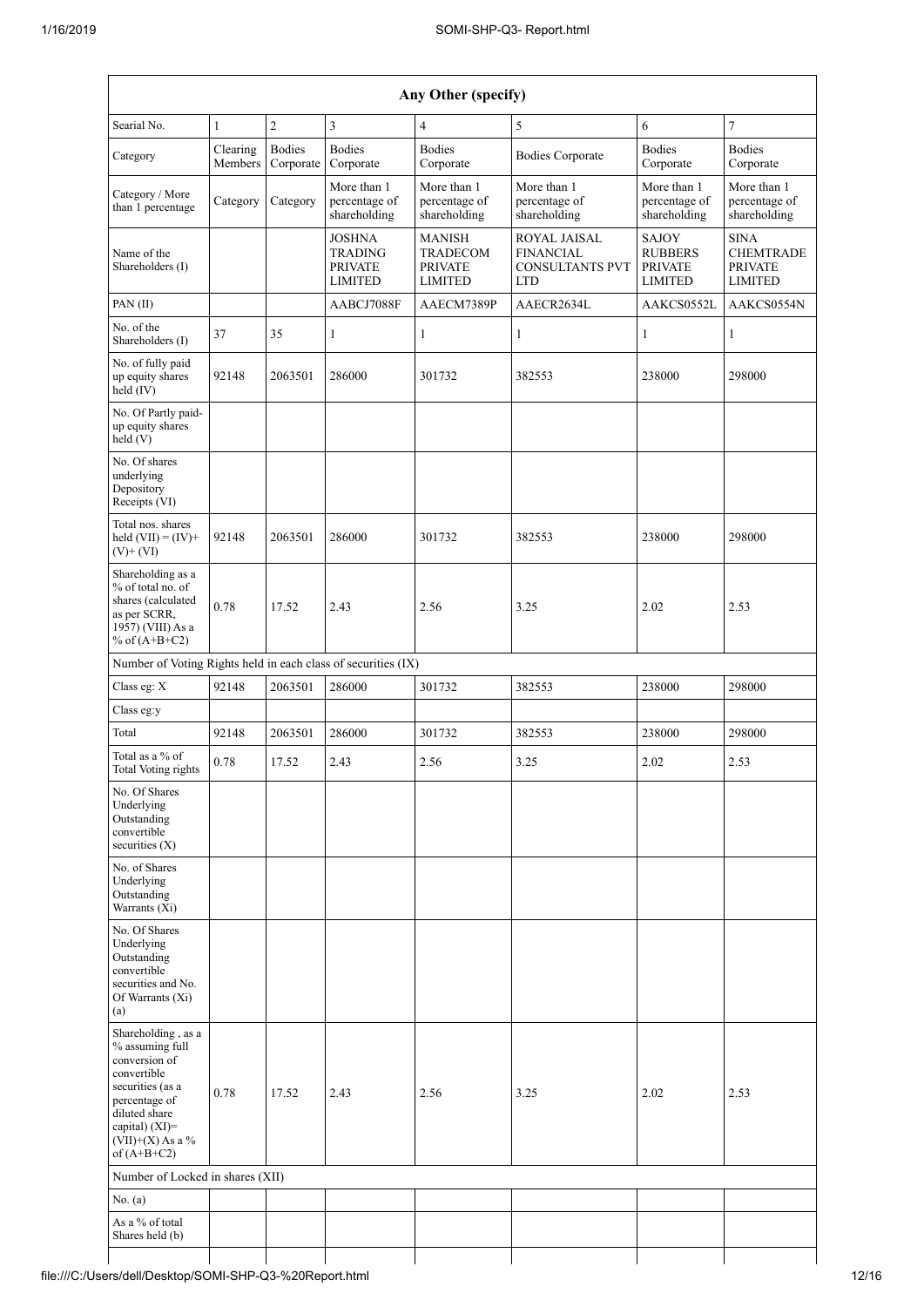## 1/16/2019 SOMI-SHP-Q3- Report.html

| Number of equity<br>shares held in<br>dematerialized<br>form $(XIV)$ | 92148 | 1241501 | $\overline{0}$ | 301732 | 382553 |  |  |  |
|----------------------------------------------------------------------|-------|---------|----------------|--------|--------|--|--|--|
| Reason for not providing PAN                                         |       |         |                |        |        |  |  |  |
| Reason for not<br>providing PAN                                      |       |         |                |        |        |  |  |  |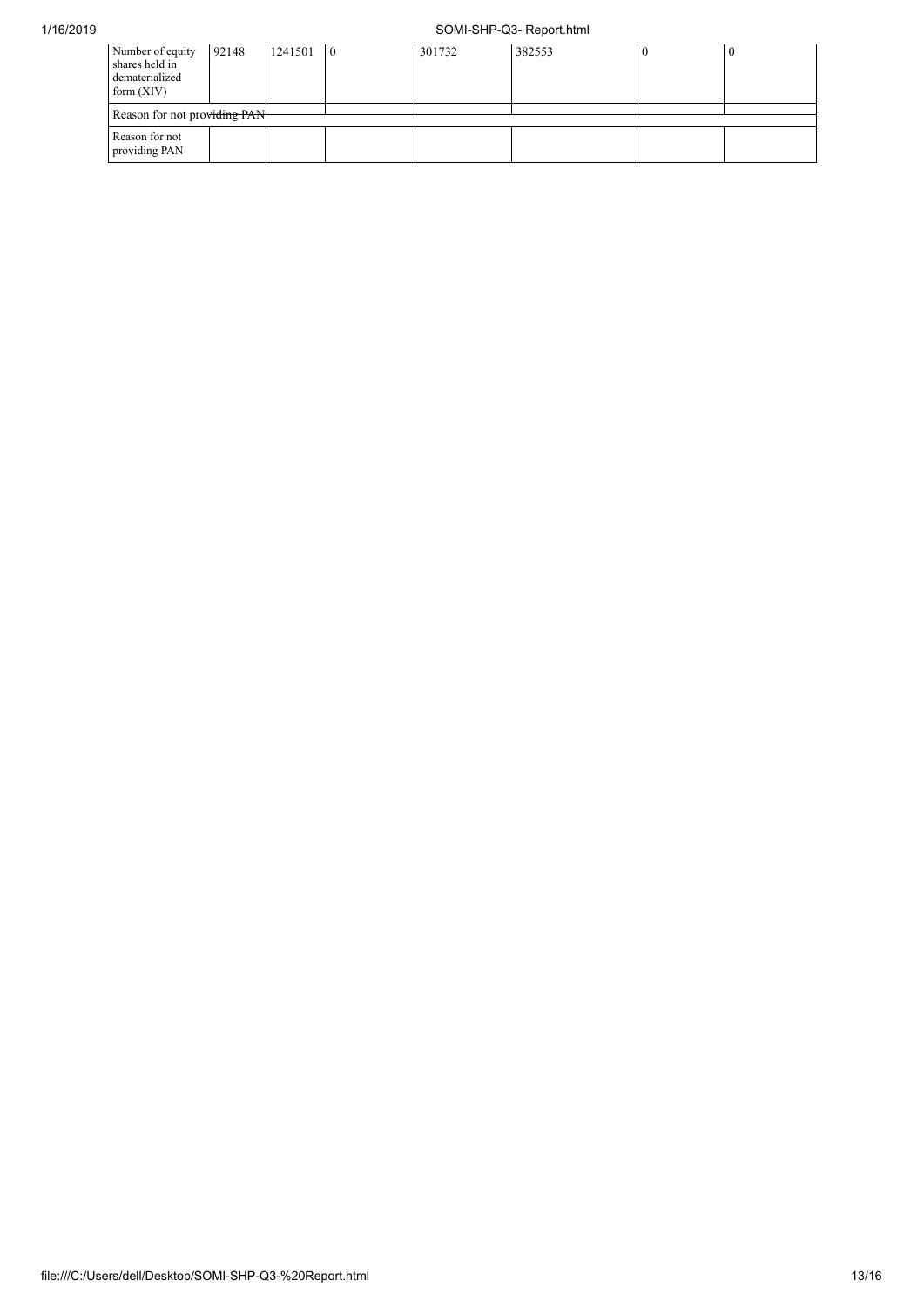| Any Other (specify)                                                                                                                                                                     |                                                               |                           |            |                       |  |  |  |
|-----------------------------------------------------------------------------------------------------------------------------------------------------------------------------------------|---------------------------------------------------------------|---------------------------|------------|-----------------------|--|--|--|
| Searial No.                                                                                                                                                                             | $\,8\,$                                                       | 9                         |            |                       |  |  |  |
| Category                                                                                                                                                                                | <b>Bodies Corporate</b>                                       | Non-Resident Indian (NRI) | <b>HUF</b> |                       |  |  |  |
| Category / More<br>than 1 percentage                                                                                                                                                    | More than 1 percentage of shareholding                        | Category                  | Category   |                       |  |  |  |
| Name of the<br>Shareholders (I)                                                                                                                                                         | TRANSLAND SHARES PRIVATE LIMITED                              |                           |            | Click here to go back |  |  |  |
| PAN(II)                                                                                                                                                                                 | AADCT1253A                                                    |                           |            | Total                 |  |  |  |
| No. of the<br>Shareholders (I)                                                                                                                                                          | 1                                                             | 62                        | 168        | 302                   |  |  |  |
| No. of fully paid<br>up equity shares<br>$\text{held} (IV)$                                                                                                                             | 456183                                                        | 83876                     | 166927     | 2406452               |  |  |  |
| No. Of Partly paid-<br>up equity shares<br>held(V)                                                                                                                                      |                                                               |                           |            |                       |  |  |  |
| No. Of shares<br>underlying<br>Depository<br>Receipts (VI)                                                                                                                              |                                                               |                           |            |                       |  |  |  |
| Total nos. shares<br>held $(VII) = (IV) +$<br>$(V)$ + $(VI)$                                                                                                                            | 456183                                                        | 83876                     | 166927     | 2406452               |  |  |  |
| Shareholding as a<br>% of total no. of<br>shares (calculated<br>as per SCRR,<br>1957) (VIII) As a<br>% of $(A+B+C2)$                                                                    | 3.87                                                          | 0.71                      | 1.42       | 20.43                 |  |  |  |
|                                                                                                                                                                                         | Number of Voting Rights held in each class of securities (IX) |                           |            |                       |  |  |  |
| Class eg: X                                                                                                                                                                             | 456183                                                        | 83876                     | 166927     | 2406452               |  |  |  |
| Class eg:y                                                                                                                                                                              |                                                               |                           |            |                       |  |  |  |
| Total                                                                                                                                                                                   | 456183                                                        | 83876                     | 166927     | 2406452               |  |  |  |
| Total as a % of<br><b>Total Voting rights</b>                                                                                                                                           | 3.87                                                          | 0.71                      | 1.42       | 20.43                 |  |  |  |
| No. Of Shares<br>Underlying<br>Outstanding<br>convertible<br>securities $(X)$                                                                                                           |                                                               |                           |            |                       |  |  |  |
| No. of Shares<br>Underlying<br>Outstanding<br>Warrants (Xi)                                                                                                                             |                                                               |                           |            |                       |  |  |  |
| No. Of Shares<br>Underlying<br>Outstanding<br>convertible<br>securities and No.<br>Of Warrants (Xi)<br>(a)                                                                              |                                                               |                           |            |                       |  |  |  |
| Shareholding, as a<br>% assuming full<br>conversion of<br>convertible<br>securities (as a<br>percentage of<br>diluted share<br>capital) $(XI)$ =<br>$(VII)+(X)$ As a %<br>of $(A+B+C2)$ | 3.87                                                          | 0.71                      | 1.42       | 20.43                 |  |  |  |
| Number of Locked in shares (XII)                                                                                                                                                        |                                                               |                           |            |                       |  |  |  |
| No. $(a)$                                                                                                                                                                               |                                                               |                           |            |                       |  |  |  |
| As a % of total<br>Shares held (b)                                                                                                                                                      |                                                               |                           |            |                       |  |  |  |
| Number of equity<br>shares held in<br>dematerialized<br>form (XIV)                                                                                                                      | 456183                                                        | 83876                     | 166927     | 1584452               |  |  |  |